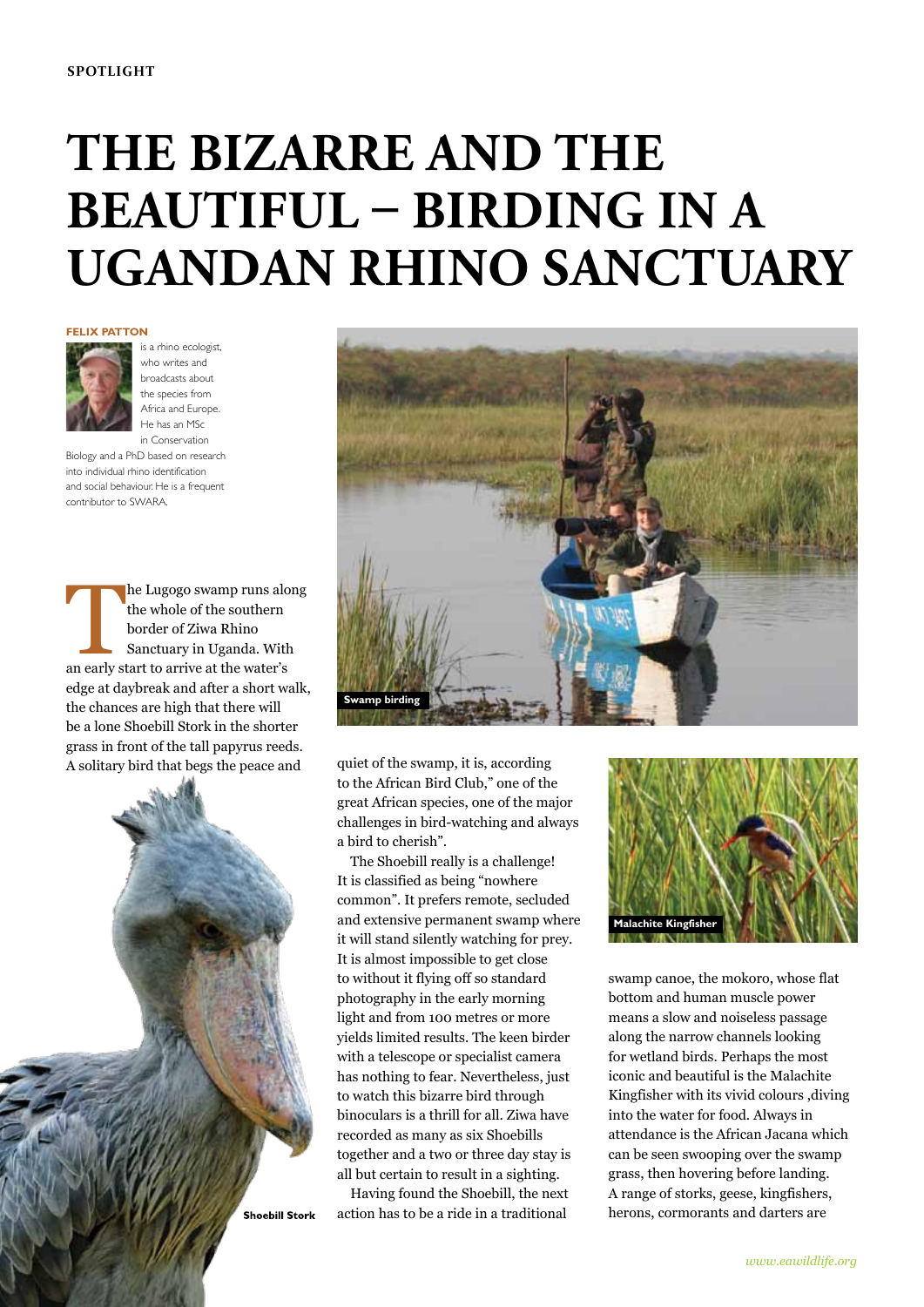### **SPOTLIGHT**













**Opio Raymond andTaban Rashid, senior rhino ranger/guides specialists for bird identification and monitoring training**

among the swamp species that can be found.

Back on dry land and further into the sanctuary, there are two further distinct habitats – savannah grassland with bush and woodland. Bee-eaters, shrikes and kingfishers inhabit the savannah grasslands where the Hadada Ibis is ever present while cuckoos, warblers, woodpeckers, barbets, thrushes,

flycatchers and sunbirds favour the woodlands. The Thick-billed Cuckoo was only discovered in Uganda in 2011 and can be seen at Ziwa. In either of the two habitats, eagles, kestrels, weavers and parrots are found and you can be sure there will be a range of starlings and the aptly named Common Bulbul.

It may seem strange to go to Uganda's only home to wild rhinos to look for birds but it is the very fact that it is a well protected area (for the rhinos) that birds, all 326 (and counting) species, thrive there. Effectively there is only one main road for all vehicles so there is minimal noise and disturbance throughout the 69 sq km. Not only is the solitude good for the birds but it makes for a particularly pleasant birding experience.

The potential of Ziwa as a special bird area in Uganda has been realised and it now contributes to the Uganda bird population monitoring scheme carried out twice a year under the auspices of NatureUganda. Ten transects of 200

metres length have been identified throughout the sanctuary that characterise the different habitats. Twice a year, each transect is walked and the birds seen and heard are recorded on a special field recording sheet. This technique enables changes to bird species populations to be highlighted but also ensures a complete knowledge of the species that can be found in different parts of the sanctuary.

Ziwa sent two of their senior rhino ranger/guides for specialist bird identification and monitoring training and they in turn are training the remaining rhino guides. Ask Taban Rashid or Opio Raymond any question about Ziwa's birdlife or where best to see a specific species and they will have the answers. With this knowledge, Taban and Opio have created four 'bird trails' covering varying habitats within the sanctuary where most of the sought after birds can be found.

Two such examples are the Mvule Trail which starts in woodland,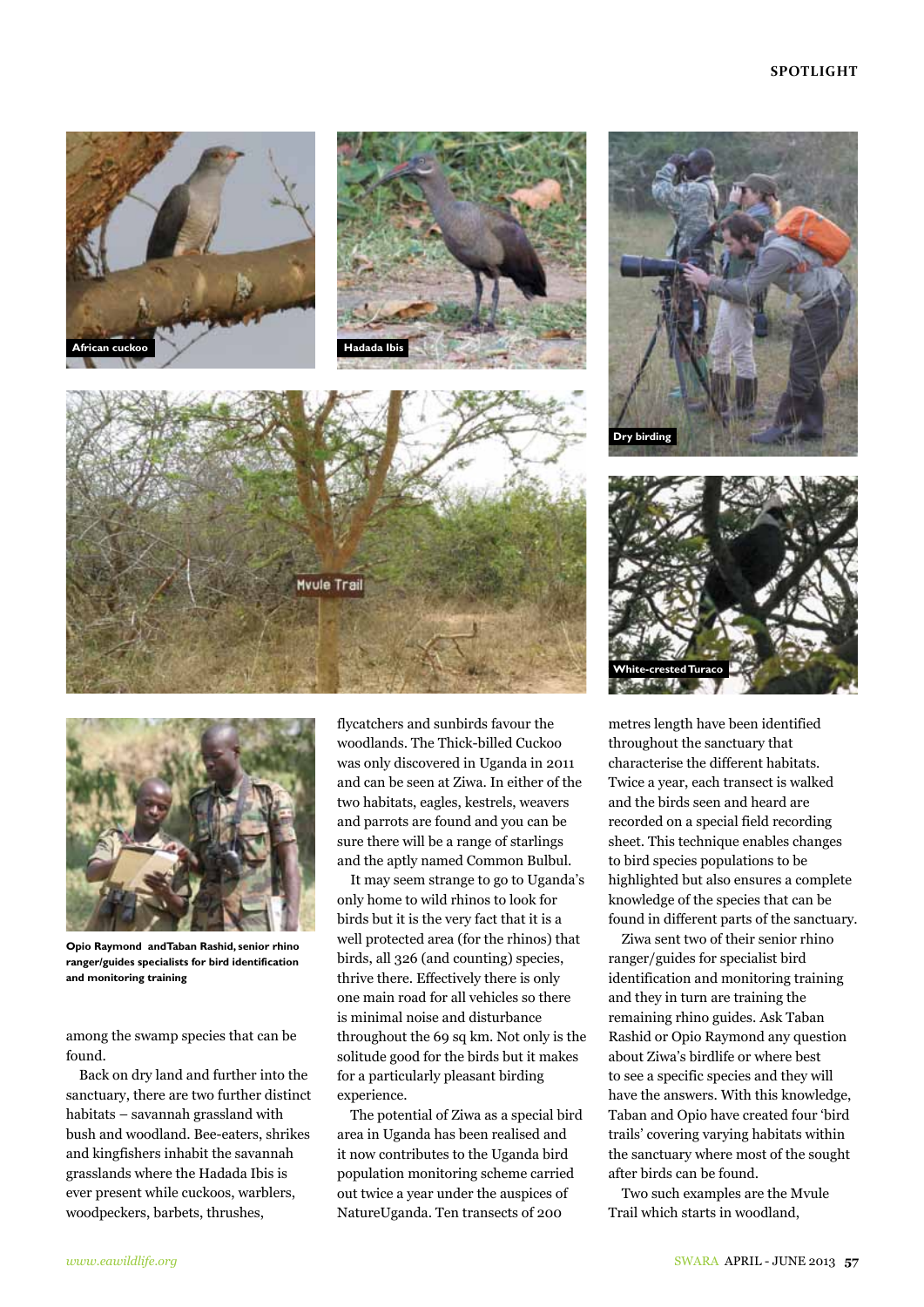

progresses into savannah grass and open bush and ends in closed bush and the Amuka Trail which skirts around the newly established mid range Amuka Lodge. This trail, of some 2.5km, takes in such woodland specialities as the White-crested Turaco and the Doubletoothed Barbet.

One serious birder booked for three nights stay at Amuka Lodge just to record the sounds of the Grey Woodpecker. Within 30 minutes of arriving, that job was done which left, of course, ample time to visit the only wild

**Grev Woodpe** 

rhinos in

Uganda too. Another birder thought they saw a Papyrus Gonolek going into the tall papyrus in the swamp so followed in until up to the waist in water, but without success. A Specklebreasted Woodpecker sighting was the target for an avid enthusiast whose appreciation was

matched by a sizeable tip. Ziwa is home to three of the Uganda

Red List category birds – the Shoebill rated as vulnerable, the Grey Crowned Crane rated endangered and the Hooded Vulture also rated as endangered. The Hooded Vulture is regularly seen following grass burning carried out to improve the habitat for the rhinos while the Grey Crowned Crane can be seen at Ziwa in large numbers after the rains in March/April and is the national emblem of Uganda. The Ugandan flag has at its centre piece a Crowned Crane within the stripes of red, black and yellow – the same colours as the bill of the very common Saddle-billed Stork which can be found in both the permanent freshwater swamp and in the midst of dry grassland areas of Ziwa. Any of the



Ziwa habitats is suitable for the Grey Headed Heron.

In October 2012 Uganda was declared the Preferred Birding Destination with its conducive climate and good forest cover, which is the perfect environment for birds all year round. Ziwa, located in the centre of Uganda some three hours drive north from Kampala is a real gem for the birder – be it serious twitcher or avid enthusiast – with its vast array of species in a largely undisturbed environment and varying habitats.